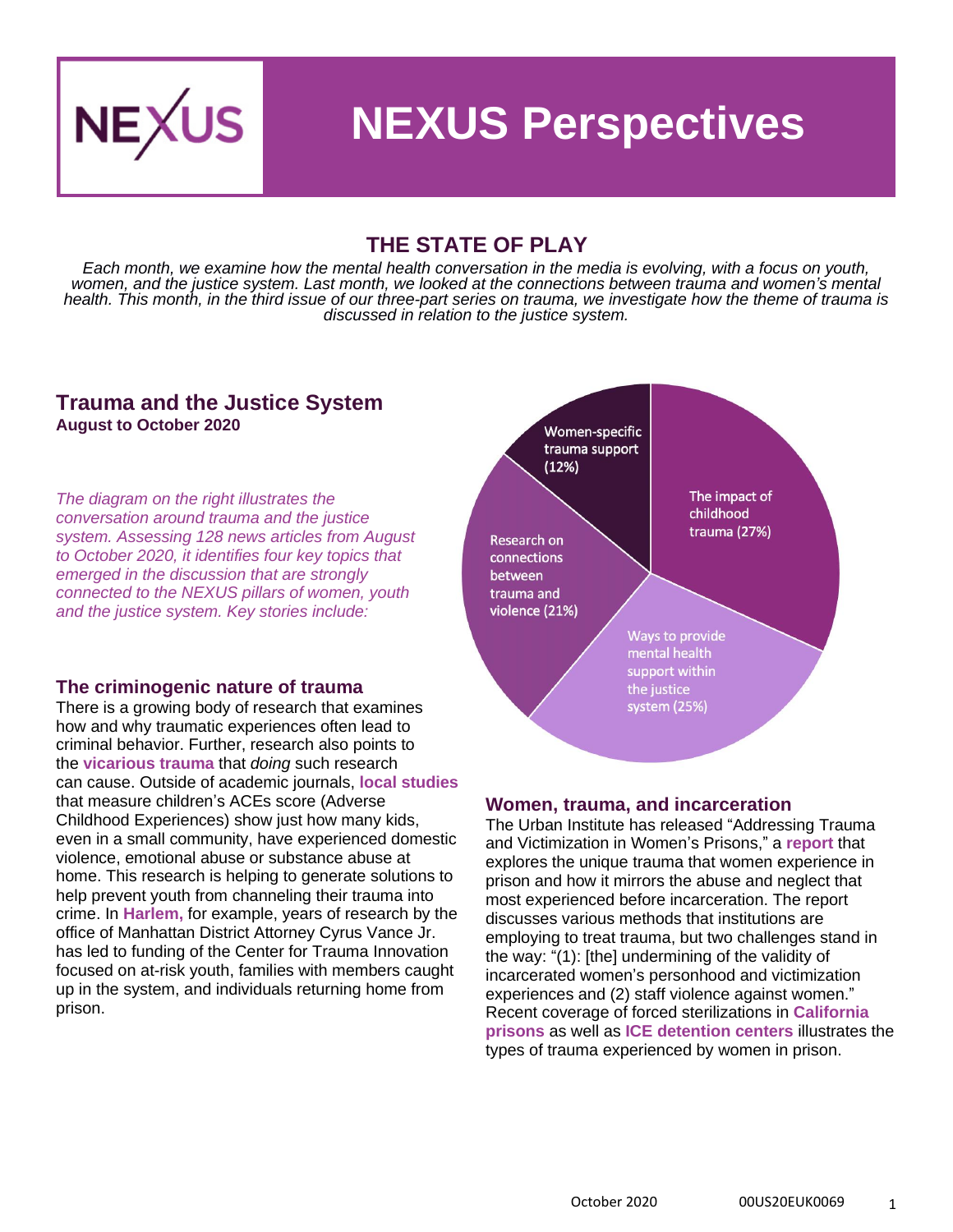### **THOUGHT STARTERS**

*A roundup of thought-provoking pieces on mental health for youth, women, and the justice system.*



#### **Youth Mental Health: Policies to End Intergenerational Trauma**

On October 8<sup>th</sup>, Congresswomen Carolyn B. Maloney (D-NY) – the Chairwoman of the House Committee on Oversight and Reform – and Ayanna Pressley (D-MA) **[announced](https://maloney.house.gov/media-center/press-releases/reps-maloney-and-pressley-to-introduce-bold-legislation-to-address)** two new bills to address the growing crisis of childhood trauma. The legislation carries on the legacy of the late Committee Chairman Elijah E. Cummings who held the first-ever **[Congressional hearing](https://www.acesconnection.com/blog/personal-stories-from-witnesses-and-u-s-representatives-provided-an-emotional-wallop-to-house-oversight-and-reform-committee-hearing-on-childhood-trauma)** on childhood trauma in July 2019. According to the office of Congresswoman Pressley, the STRONG Support for Children Act intends to better equip young people – especially BIPOC youth – to cope with compounding trauma:

*"The STRONG Support for Children Act will support communities in addressing the root causes of childhood trauma through reparative, healing-centered, neighborhood based, gender responsive, culturally specific, and trauma informed approaches that recognize the role that systemic racism and inequities have played in traumatizing children for generations."*



**Women's Mental Health: The Pain and Promise of Women's Mental Health in COVID-19** Each month, we learn more about the disproportionate mental health consequences women experience because of COVID-19. Recently, international humanitarian organization **[CARE](https://www.care.org/wp-content/uploads/2020/09/RGA_SheToldUsSo_9.18.20.pdf)** published a "Rapid Gender Analysis on COVID-19" that illustrates how women have suffered income loss, food insecurity and poor mental health. But the report stands out as it turns these findings into recommendations for how women can and must be empowered to lead through the crisis:

*"COVID-19 coordination and planning platforms are most effective when they are diverse and gender-balanced. All COVID-19 leadership committees and task forces should include at least 50% women and prioritize partnering with women's rights organizations. Actors should also work to engage men and boys in supporting women, women's rights, and gender-equitable responses."*



#### **The Justice System and Mental Illness: The Future is Now**

Last year, the **[State Justice Institute](https://www.sji.gov/)** awarded a three-year grant to the **[National Center for State](https://www.ncsc.org/)  [Courts](https://www.ncsc.org/)** to develop and identify best practices, resources and tools for courts. The first-year report, **["The Future is Now,"](https://www.ncsc.org/__data/assets/pdf_file/0019/41653/Future_is_Now_Final_rev.pdf)** summarizes the work so far and how COVID-19 will shape solutions:

*"During the COVID-19 pandemic and thereafter, the Co-Chair of the National Initiative urges the use of the Sequential Intercept Model (SIM) and diversion to treatment and recovery; the expanded use of telemedicine and virtual meetings; and assisted outpatient treatment (AOT) as safer alternatives to reduce the use of jails and hospitals."*

The **[Sequential Intercept Model](https://www.samhsa.gov/criminal-juvenile-justice/sim-overview)** was developed by SAMHSA and identifies five intercepts where different agencies can work together to divert individuals with mental and substance abuse disorders into treatment. **[AOT](https://www.treatmentadvocacycenter.org/component/content/article/39#:~:text=Assisted%20outpatient%20treatment%20(AOT)%20is,a%20history%20of%20medication%20noncompliance.)** is court-ordered treatment (including medication) for individuals with severe mental illness.